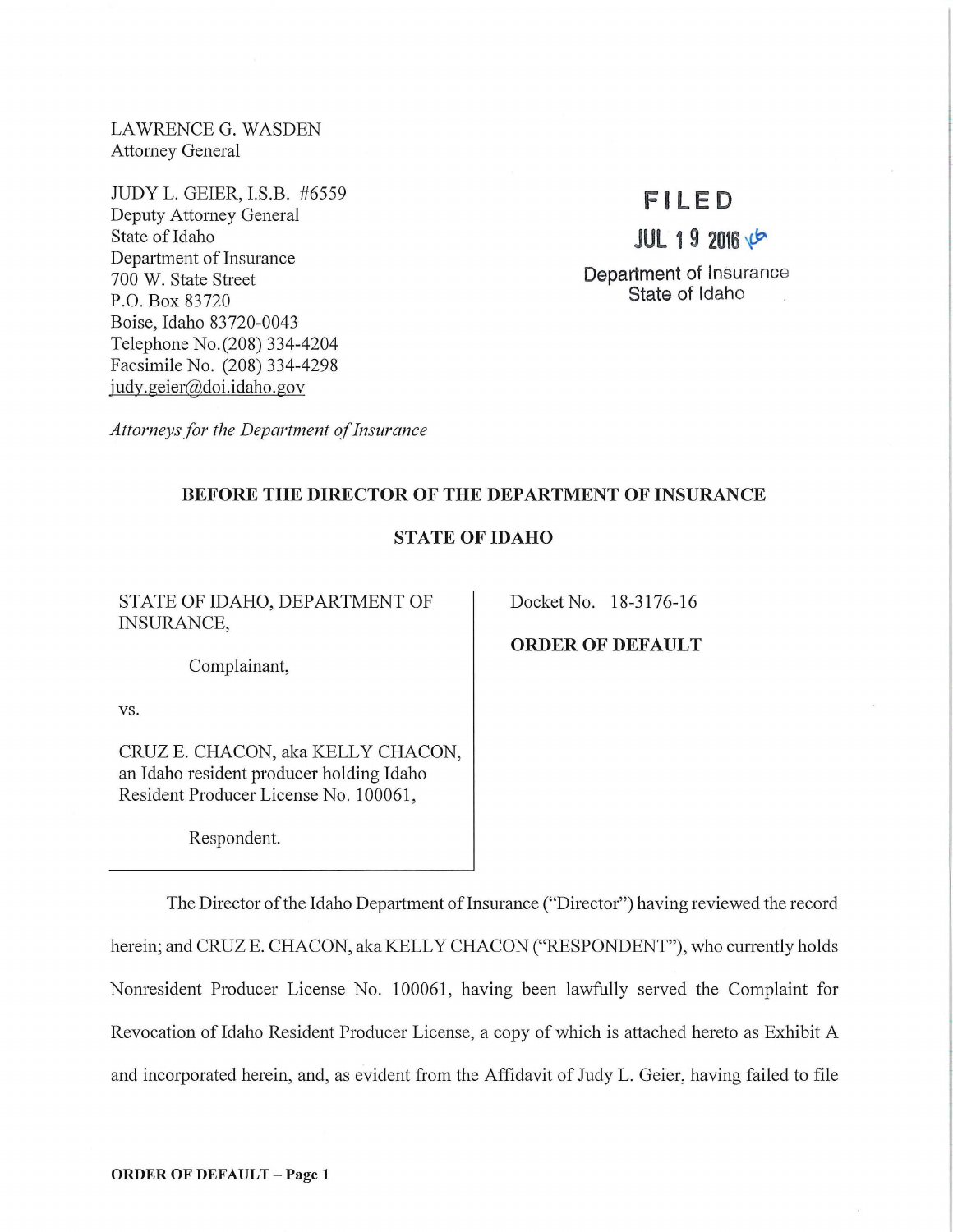an answer thereto and having failed to request a hearing regarding said Complaint; and the Director having found as a result thereof that RESPONDENT has waived her rights regarding the opportunity for hearing; and in consideration of the above;

IT IS HEREBY ORDERED that Nomesident Producer License No. 100061 issued to RESPONDENT is REVOKED effective immediately.

IT IS FURTHER ORDERED, pursuant to Idaho Code§ 41-1027(2), that RESPONDENT shall immediately return Nonresident Producer License No. 100061 to the Idaho Department of Insurance, P.O. Box 83720, Boise, Idaho 83720-0043.

IT IS SO ORDERED.

DATED this  $\frac{1}{9}$  day of July, 2016.

## STATE OF IDAHO DEPARTMENT OF INSURANCE

*c-* <sup>d</sup> 2004 Cluel

DEAN L. CAMERON Director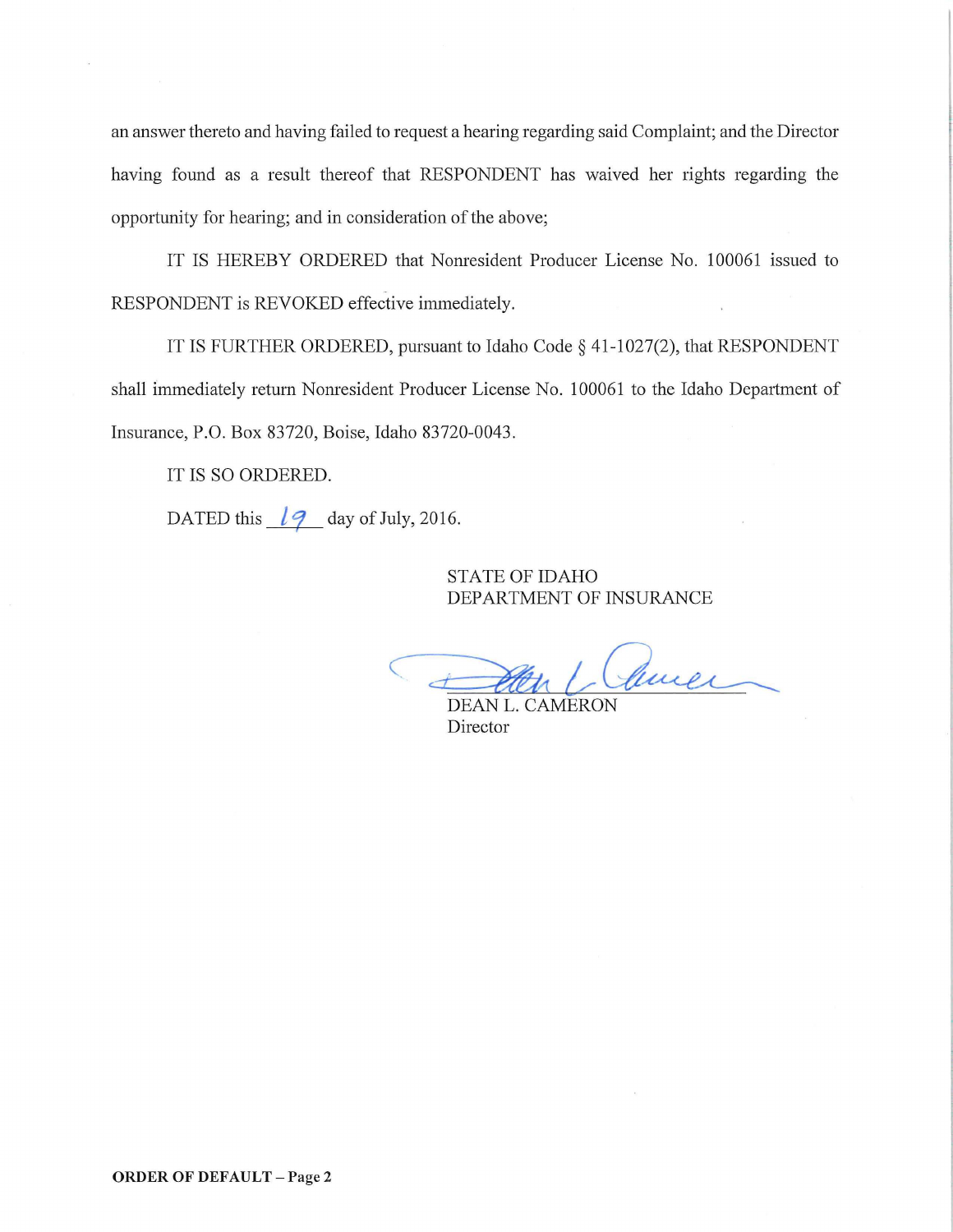### **NOTIFICATION REGARDING REPORTABLE PROCEEDINGS**

This is considered a reportable administrative proceeding. As such, it is a public record and is public information that may be disclosed to other states and reported to companies of which you are actively appointed. This information will be reported to the National Association of Insurance Commissioners (NAIC) and will appear in the Idaho Department of Insurance's online searchable database. Be aware that you may be required to disclose this proceeding on any license application, and you may be required to report this action to any and all states in which you hold an insurance license.

## **NOTIFICATION OF RIGHTS**

This constitutes a final order of the agency. Any party may file a motion for reconsideration of this final order within fomieen (14) days of the service date of this order. The agency will dispose of the petition for reconsideration within twenty-one (21) days of its receipt, or the petition will be considered denied by operation of law. *See* Idaho Code§ 67-5246(4).

Pursuant to Idaho Code §§ 67-5270 and 67-5272, any party aggrieved by this final order may appeal it by filing a petition for judicial review in the district court of the county in which: (1) the hearing was held; or  $(2)$  the final agency action was taken; or  $(3)$  the aggrieved party resides or operates its principal place of business in Idaho; or (4) the real property or personal property that was the subject of the agency decision is located. An appeal must be filed within twenty-eight (28) days of: (a) the service date of this final order, or (b) an order denying a petition for reconsideration, or (c) the failure within twenty-one (21) days to grant or deny a petition for reconsideration, whichever is later. See Idaho Code§ 67-5273. The filing of a petition for judicial review to the district court does not itself stay the effectiveness or enforcement of the order under appeal.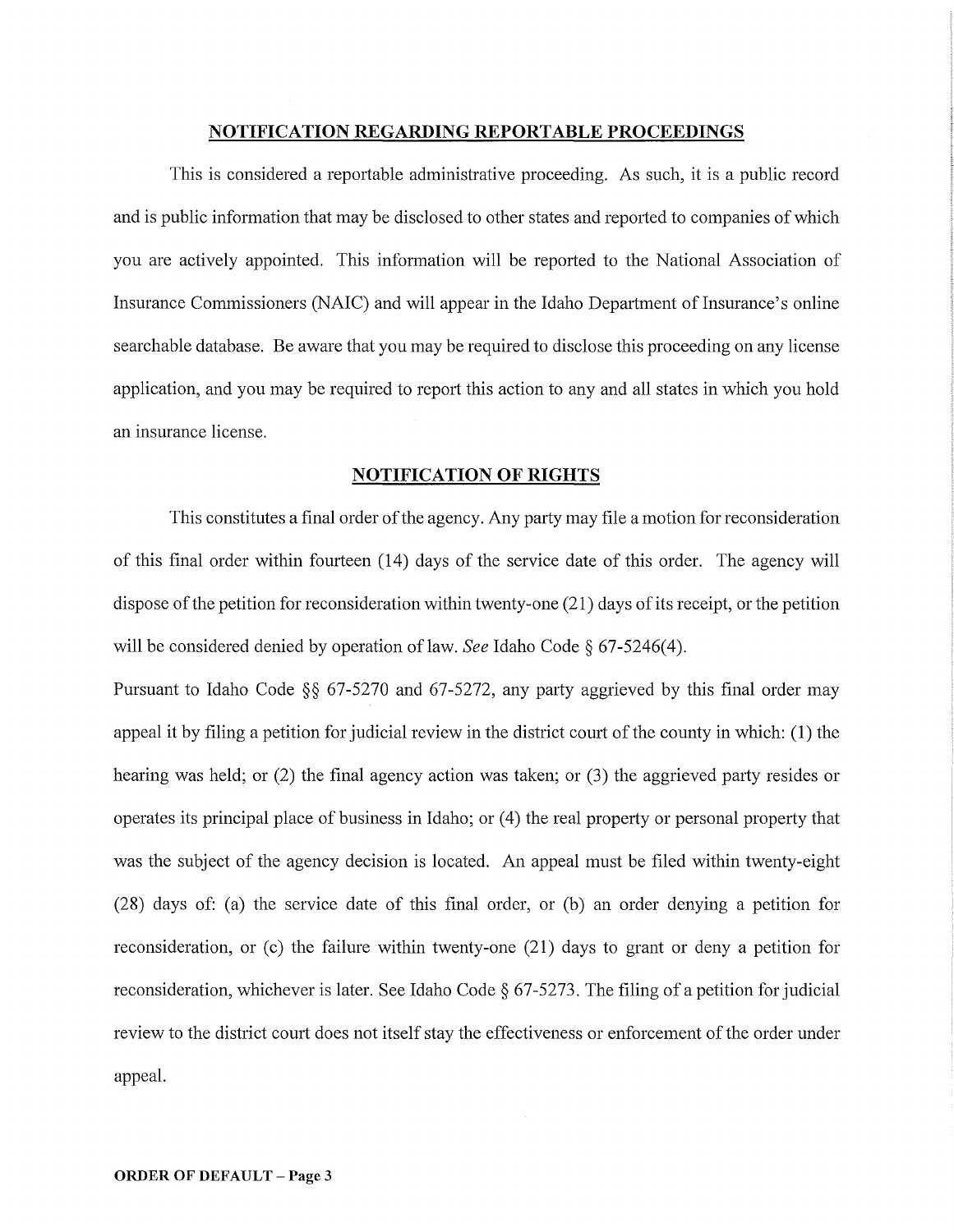## **CERTIFICATE OF SERVICE**

I HEREBY CERTIFY that I have, on this  $\sqrt{9}$  day of July, 2016, caused a true and correct copy of the foregoing ORDER OF DEFAULT to be served upon the following by the designated means:

Cruz E. Chacon, aka Kelly Chacon Kelly's Income Tax Service 541  $5<sup>th</sup>$  Street Rupert, ID 83350-1617

Cruz E. Chacon, aka Kelly Chacon P.O. Box 241 Rupert, ID 83350-0241

Cruz E. Chacon, aka Kelly Chacon 6 W. 200N. Rupert, ID 83350-9126

Western Surety Company 333 S. Wabash Avenue Chicago, IL 60604

*Courtesy copy to:*  Christian Dean Collins, Esq. P.O. Box 2836 Boise, ID 83701

| first class mail<br>certified mail<br>hand delivery<br>via facsimile |
|----------------------------------------------------------------------|
| first class mail<br>certified mail<br>hand delivery<br>via facsimile |
| first class mail<br>certified mail<br>hand delivery<br>via facsimile |
| first class mail<br>certified mail<br>hand delivery<br>via facsimile |
| first class mail<br>certified mail<br>hand delivery                  |

Crady

 $\Box$  via facsimile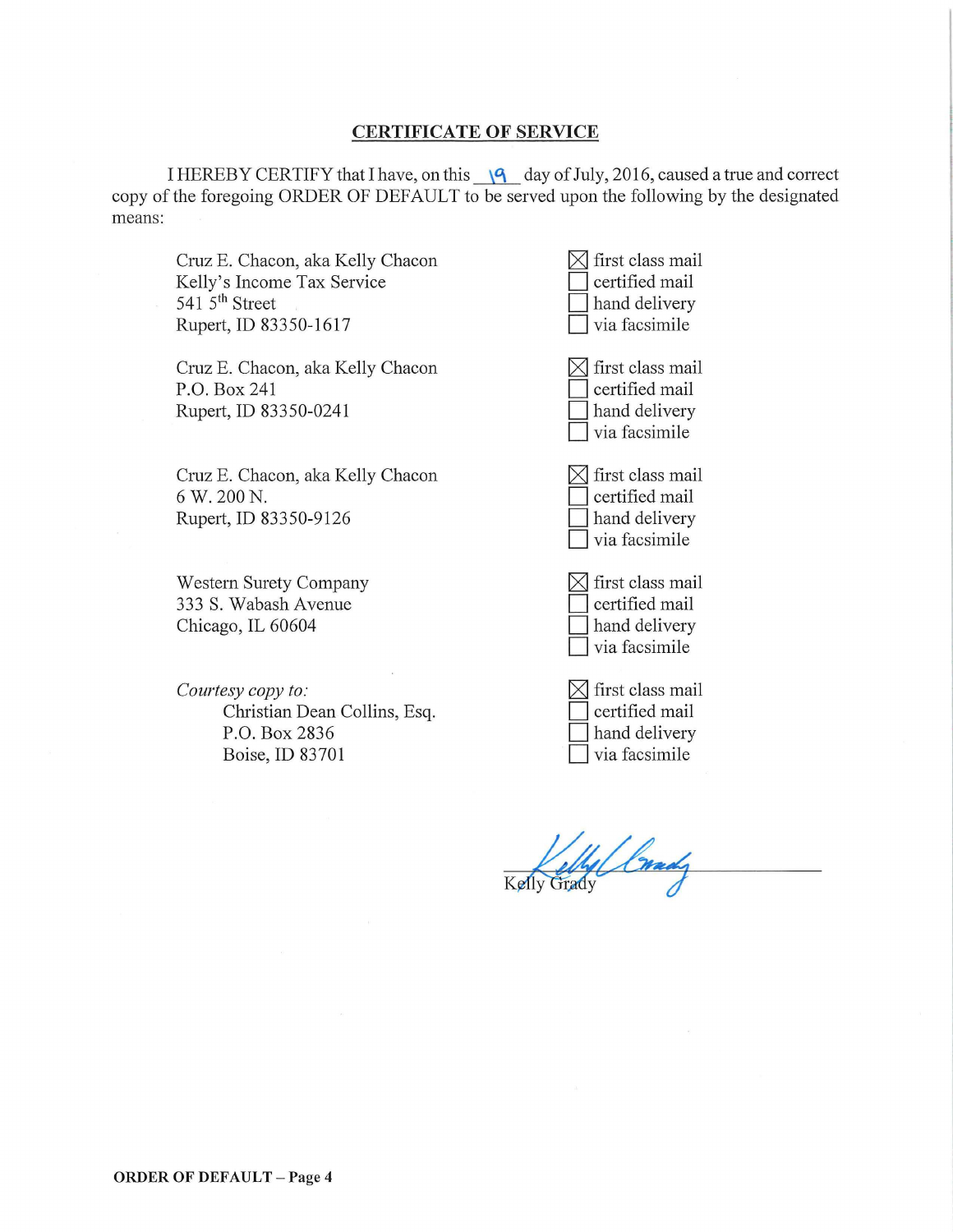LAWRENCE G. WASDEN Attorney General

JUDY L. GEIER, I.S.B. #6559 Deputy Attorney General State of Idaho Department of Insurance 700 W. State Street, 3rd Floor P.O. Box 83720 Boise, ID 83720-0043 Telephone: (208) 334-4204 Facsimile: (208) 334-4298 judy. geier@doi.idaho.gov

# Fl LED

 $JUN$  2 1 2016  $V$ Department of Insurance State of Idaho

*Attorneys for Department of Insurance* 

## BEFORE THE DIRECTOR OF THE DEPARTMENT OF INSURANCE

## OF THE STATE OF IDAHO

STATE OF IDAHO, DEPARTMENT OF INSURANCE,

Docket No. 18-3176-16

Complainant,

vs.

CRUZE. CHACON, aka KELLY CHACON, an Idaho resident producer holding Idaho Resident Producer License No. 100061,

Respondent.

COMPLAINT FOR REVOCATION OF IDAHO RESIDENT PRODUCER LICENSE

COMES NOW the State of Idaho, Department of Insurance (Department), by and through

its counsel, Judy L. Geier, Deputy Attorney General, to complain and allege as follows:

1. This administrative proceeding is brought under the provisions of the Idaho Insurance Code, Idaho Code§ 41-101 *et seq.,* including Idaho Code§ 41-1016, which authorizes the Department to initiate a contested case against an Idaho-licensed insurance producer, seeking

 $\overline{\phantom{a}}$ COMPLAINT FOR REVOCATION OF IDAHO RESIDENT PRODUCER LICENSE - 1  $\vert$   $\vert$ 

EXHIBIT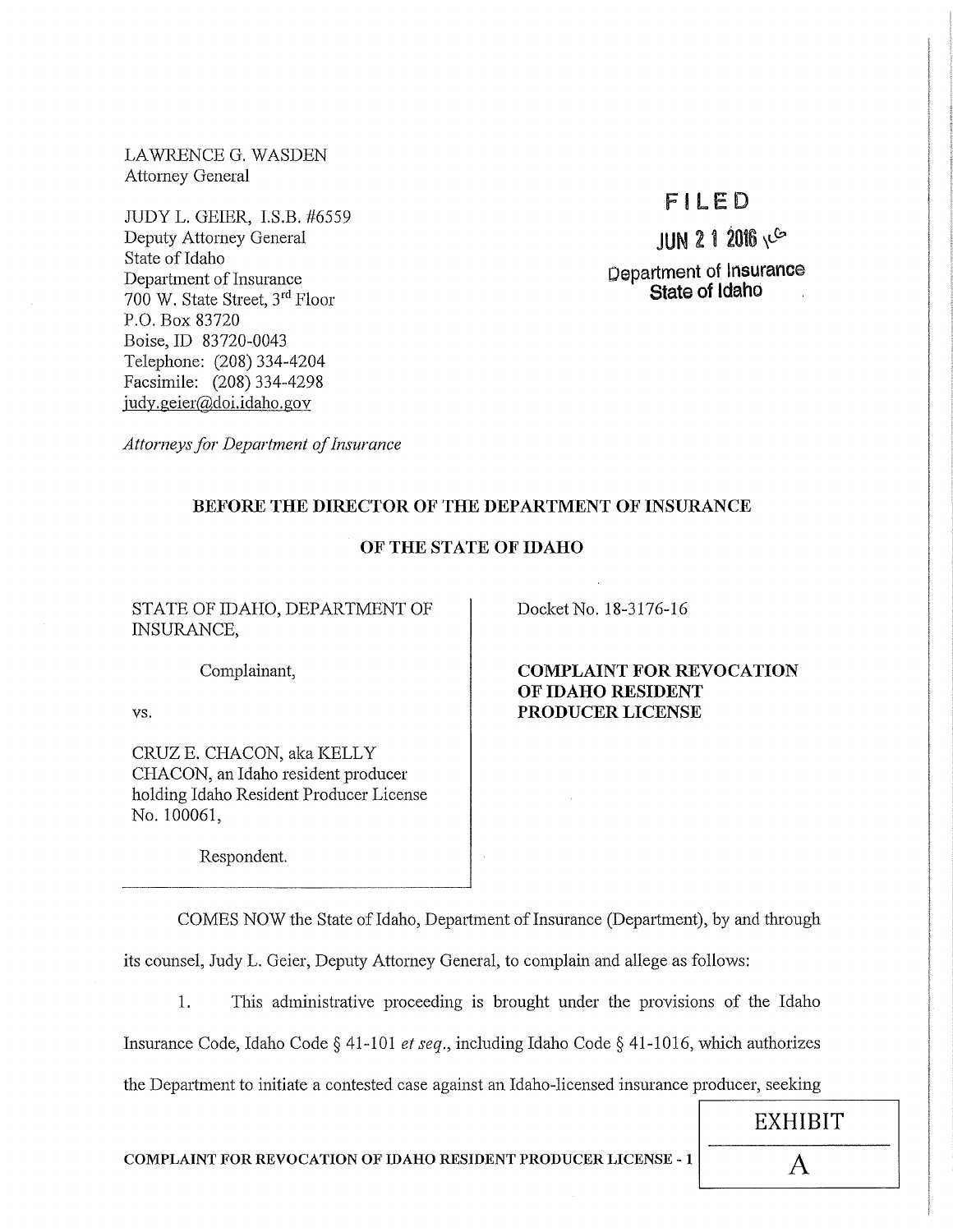revocation of the insurance producer's license, as well as the imposition of administrative penalties, if the Director finds, as to the licensee, that any one (1) or more of the causes or violations enumerated in subsections  $(1)(a)$  through  $(n)$  of that section exist.

#### RESPONDENT

2. CRUZ E. CHACON, a.k.a. KELLY CHACON, (the Respondent) is a resident of the state of Idaho and is an Idaho-licensed insurance producer, cunently holding Idaho Resident Producer License No. 100061. Such license was originally issued on March 19, 2003.

#### FACTS

3. On or about Febrnary 22, 2016, the Respondent executed an Amended Rule 11 Plea Agreement (Plea Agreement), in the United States District Court for the District of Idaho in the matter of *United States of America vs. Cruz "Kelly" Chacon*, Case No. 4:16-CR-00028-BLW, which Plea Agreement was filed with such court on February 23, 2016, as Docket #14. Such Plea Agreement provides that the Respondent agreed to plead guilty to the crime of aiding and assisting in the preparation and presentation of a false and fraudulent return, statement, or other document in violation of 26 U.S.C. § 7206(2), a felony, and waived her rights to withdraw the guilty plea and to appeal the conviction, entry of judgment, and sentence. The Respondent's guilty plea was entered before the court on February 22, 2016.

#### CONCLUSIONS OF LAW AND VIOLATIONS

## *COUNT ONE: BEING CONVICTED OF OR PLEADING GUILTY TO ANY FELONY*

4. Paragraphs 1 through 3 above are incorporated fully herein by this reference.

5. Idaho Code  $\S$  41-1016(1)(f) provides, in pertinent part, that the Director of the Department of Insurance (Director) may revoke the Idaho license of an insurance producer who is convicted of or pleads guilty to any felony.

#### COMPLAINT FOR REVOCATION OF IDAHO RESIDENT PRODUCER LICENSE - 2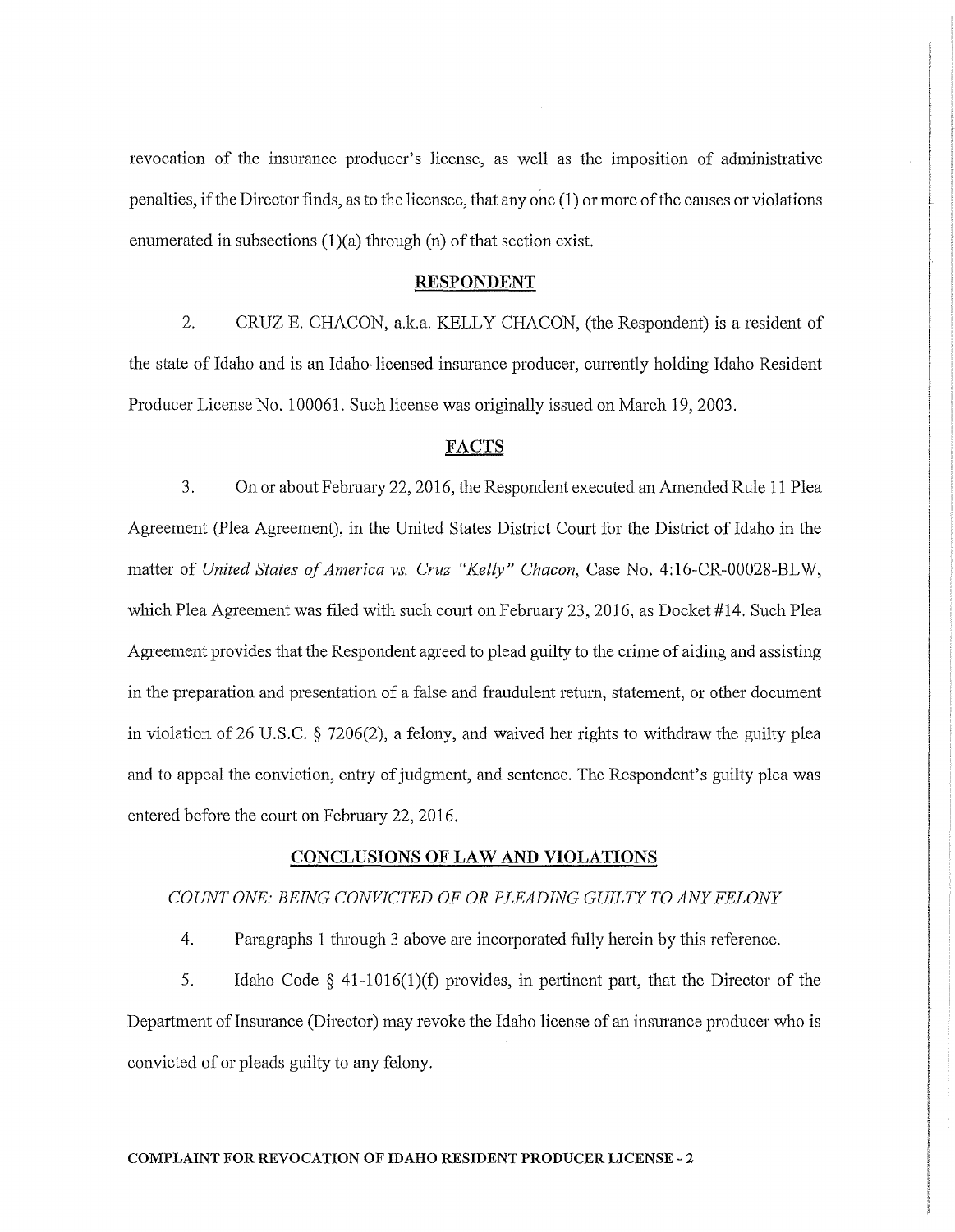6. The Respondent's entry of a guilty plea to the crime of aiding and assisting **in** the preparation and presentation of a false and fraudulent return, statement, or other document, as described in paragraph 3 above, which crime is a felony pursuant to federal law, constitutes cause for revocation of the Respondent's Idaho resident insurance producer license, pursuant to Idaho Code  $§$  41-1016(1)(f).

#### **REQUEST FOR RELIEF**

7. Based on the foregoing, and pursuant to Idaho Code  $\S$  41-1016(1)(f), the Department seeks issuance by the Director of an order revoking Idaho Resident Producer License No. 100061 held by the Respondent.

#### **NOTICE OF RIGHT TO A HEARING**

THE RESPONDENT IS HEREBY NOTIFIED, pursuant to Idaho Code § 41-232A(2), that a written request for a hearing must be filed and served upon the Department within twenty-one (21) days after service of this Complaint. Failure to file and serve a written request for a heat'ing upon the Department within the twenty-one (21) day time period shall be deemed a waiver of the opportunity for a hearing and to contest the allegations in the Complaint, pursuant to Idaho Code § 41-232A(2).

Any written request for a hearing shall be served on the Director of the Idaho Department of Insurance, addressed as follows:

DEAN CAMERON, Director Idaho Department of Insurance P.O. Box 83720 Boise, ID 83720-0043

A copy shall also be provided to the Depmiment's counsel **in** this matter, JUDY L. GEIER, Deputy Attorney General, at the following address: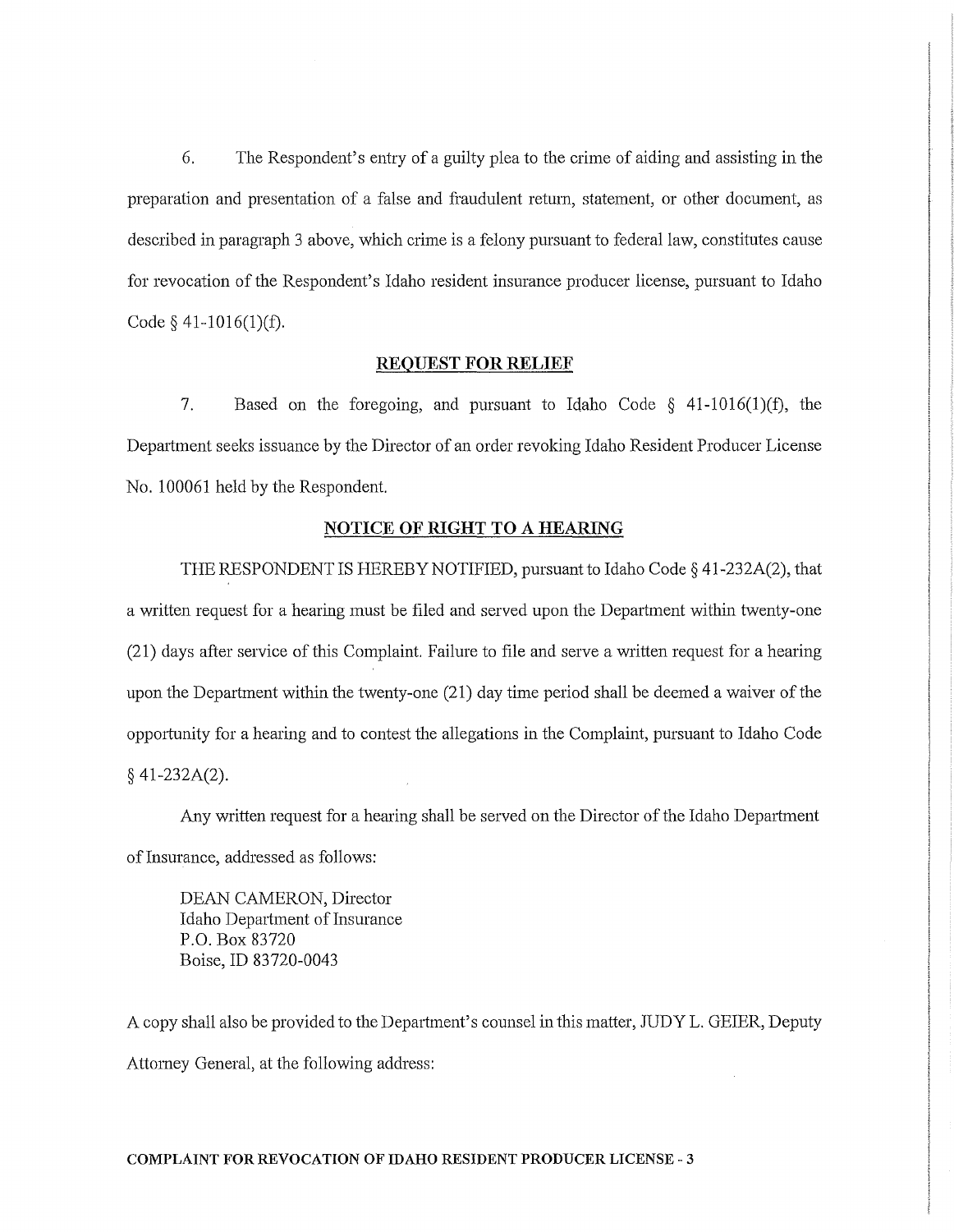JUDY L. GEIER Deputy Attorney General Idaho Department of Insurance P.O. Box 83720 Boise, ID 83720-0043

DATED this  $\frac{2}{\sqrt{2}}$  day of June, 2016.

## STATE OF IDAHO OFFICE OF THE ATTORNEY GENERAL

JUDY*L*, GEIER *v* Deputy Attorney General

**COMPLAINT FOR REVOCATION OF IDAHO RESIDENT PRODUCER LICENSE - 4**